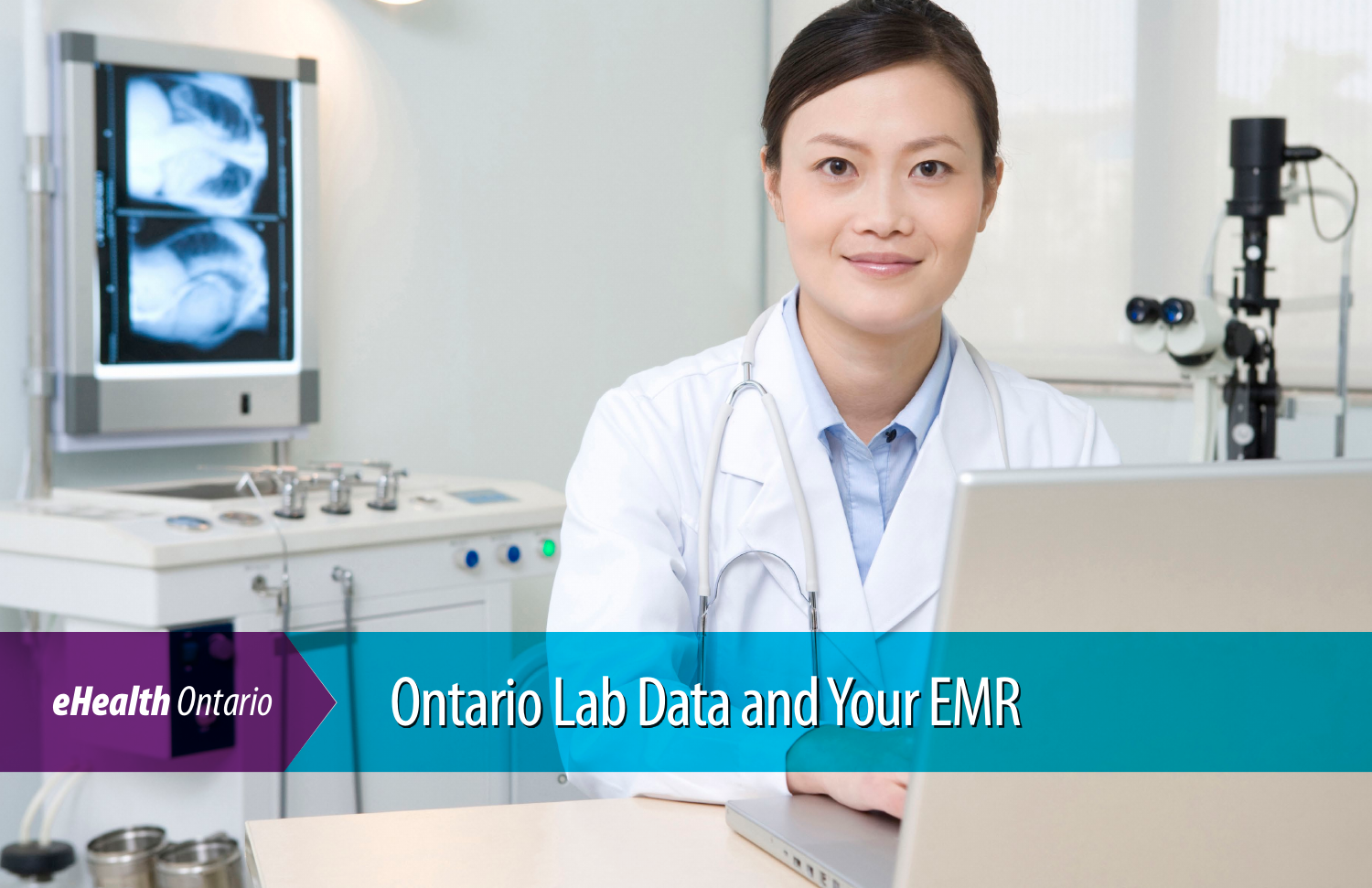#### © 2016 eHealth Ontario

#### **NOTICE AND DISCLAIMER**

All rights reserved. No part of this document may be reproduced, stored in a retrieval system, or transmitted, in any form or by any means, electronic, mechanical, photocopying, recording, or otherwise, without prior written permission of eHealth Ontario. eHealth Ontario and all persons involved in the preparation of this document disclaim any warranty as to accuracy or currency of the document. This document is provided on the understanding and basis that none of eHealth Ontario, the author(s) or other persons involved in the creation of this document shall be responsible for the accuracy or currency of the contents, or for the results of any action taken on the basis of the information contained in this document or for any errors or omissions contained herein. No one involved in this document is attempting herein to render legal, privacy, security, or other professional advice.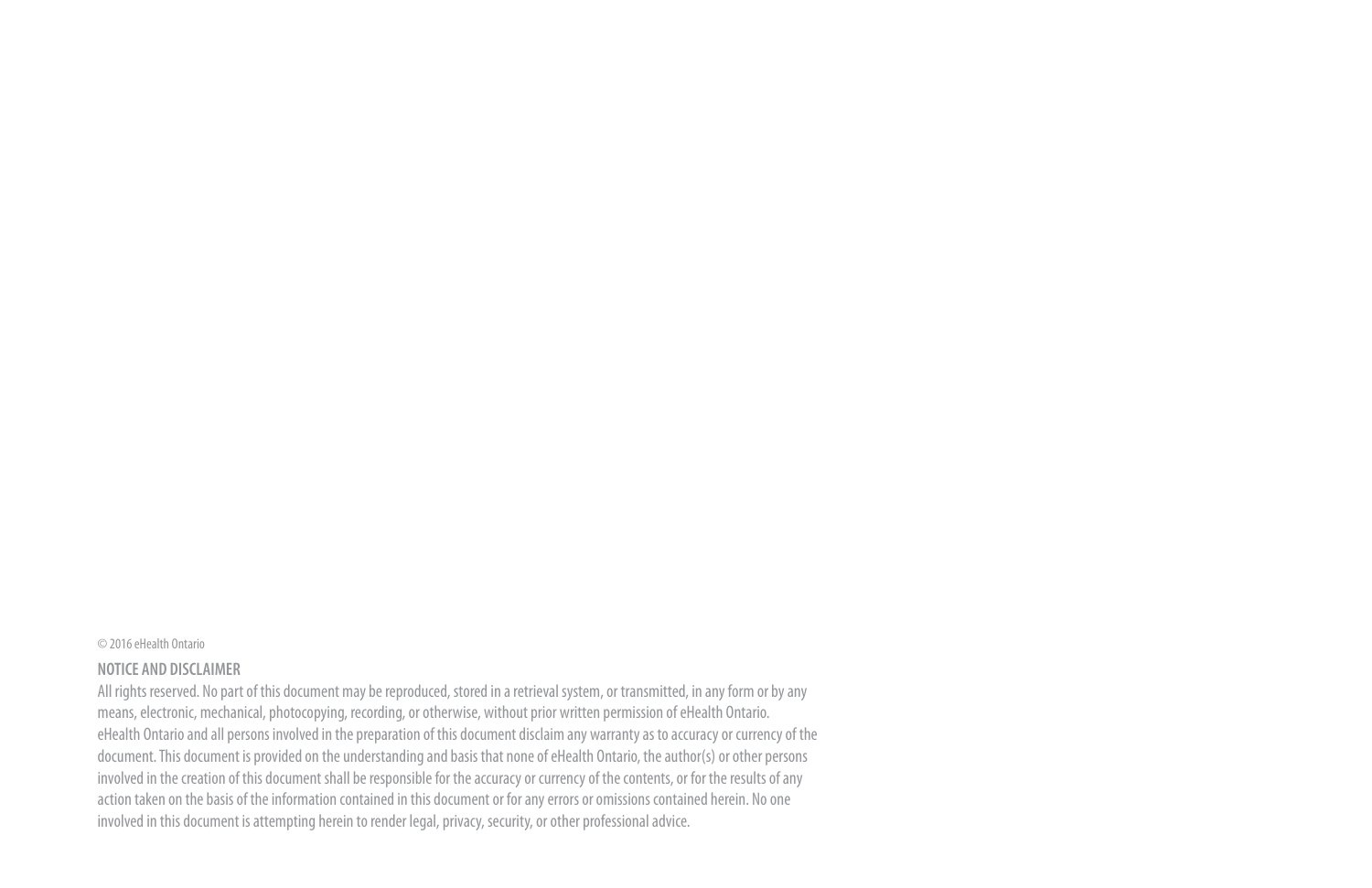# *PRIvacy*

*Faqs*

## **Ontario Laboratories Information System** Welcome to the

*The Ontario laboratories information system, or OLIS, is a health information system that facilitates the secure, electronic exchange of laboratory test orders and results.* 

OLIS is a province-wide repository of lab information that can be shared between hospitals, community laboratories, public health laboratories, and health care providers.

OLIS accepts data feeds from labs in the province such as public health Ontario laboratories, community and hospital laboratories and to date has data representing over 95 per cent of community lab volume, and over 80 per cent of the total provincial volume.

The goal is to have up to 100 per cent of all lab tests performed in Ontario in OLIS. For the latest about OLIS, visit: **www.ehealthontario.on.ca/en/ initiatives/view/olis**.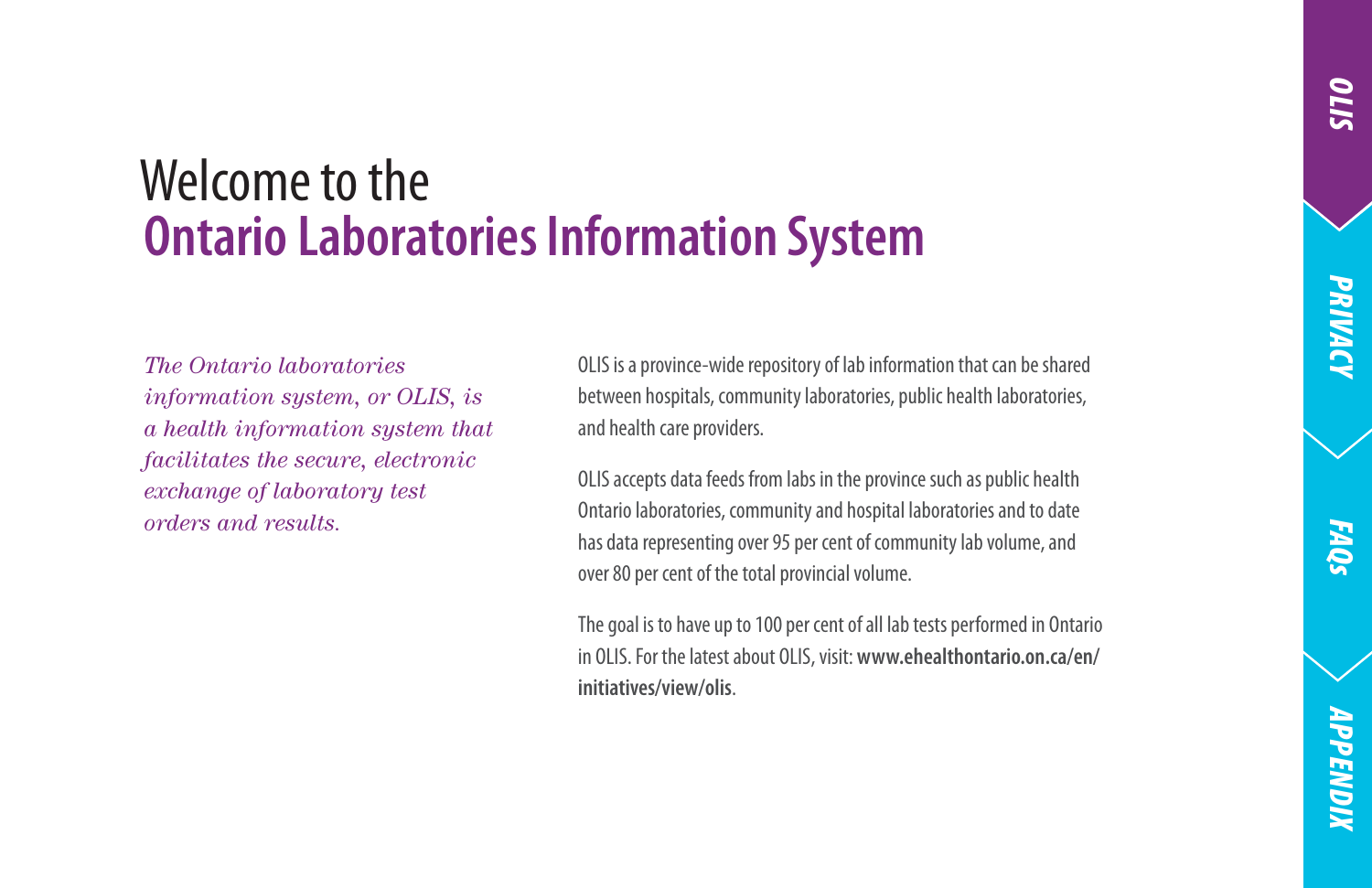#### **OLIS and Your Electronic Medical Record (EMR) System**

In partnership with eHealth Ontario, OntarioMD – a subsidiary of the Ontario Medical Association – maintains a provincial specification for electronic medical record (EMR) systems. EMR products certified against the 4.0 or higher specification are able to connect automatically with OLIS to receive lab results.

#### **Feedback from the Field**

"It's reassuring for me as a type 1 diabetic that anywhere in the province I go, my health care team has access to my records with the click of a mouse. No more extra testing, no more frustrating, confusing processes that have to take place. Now there's a central hub of a computer system that can be plugged into by the entire health care team."

#### **Steve Stresman Patient**

"Patients are going to notice that they are not having duplicate tests or being asked the same questions over and over again, and that their care providers are more confident about the care they are delivering because they have better information and are more comfortable with the decisions they are making."

**Dr. Glen Geiger** Chief medical information officer The Ottawa Hospital

"The Ontario laboratories information system and eHealth Ontario have revolutionized my practice over the last year. And, in fact, I'm constantly learning new ways to use this system to my patients' advantage."

**Dr. Greg Rose** Infectious disease consultant The Ottawa Hospital

"I think everyone wants to see movement forward in reducing inefficiencies in clinic. Everyone wants to use their time wisely, both patients and providers."

#### **Dr. Erin Keely**

Chief, endocrinology & metabolism The Ottawa Hospital

**FAQs**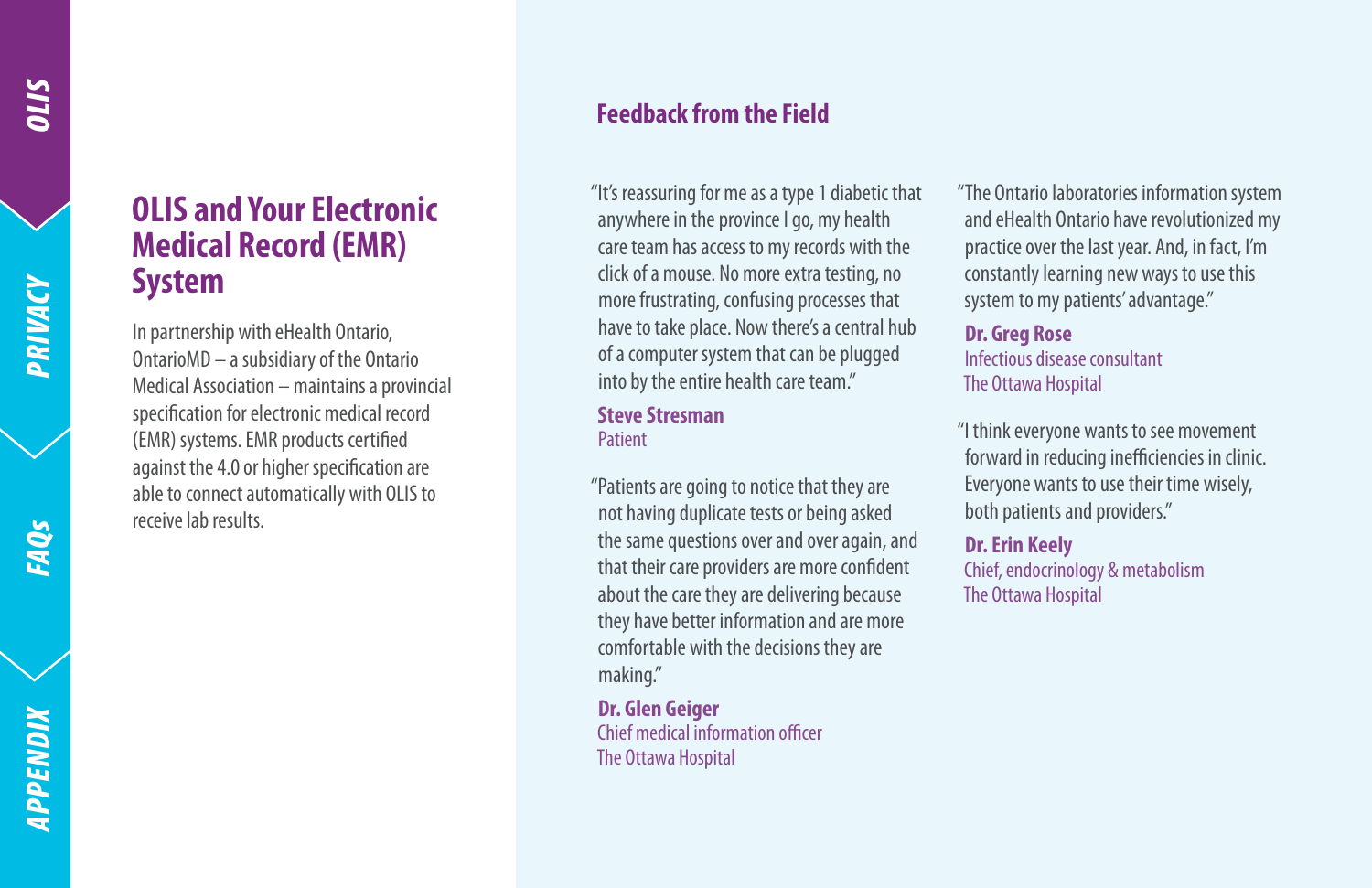# *PRIvacy*

*Faqs*



#### **Benefits to You**

- $\bullet$  Ensures timely access to information for decision making at point-of-care
- **•** Facilitates more comprehensive and complete lab test information as produced by laboratories outside of their organizations
- **•** Provides better coordination of care between multiple practitioners and within health care teams
- **O** Improves workflow and reduces the dependency on paper-based systems

#### **Benefits to Your Patients**

- $\bullet$  Ensures fewer gaps in patient information as patients move between hospital, practitioner's office (e.g. family physicians, specialists), home care and long-term settings
- **•** Provides an effective tool to integrate and track patient laboratory history over time, monitor progress of treatments and support chronic disease management
- Reduces the number of unnecessary lab tests due to greater availability and sharing of information

` Enables timelier and broader access to lab test results by practitioners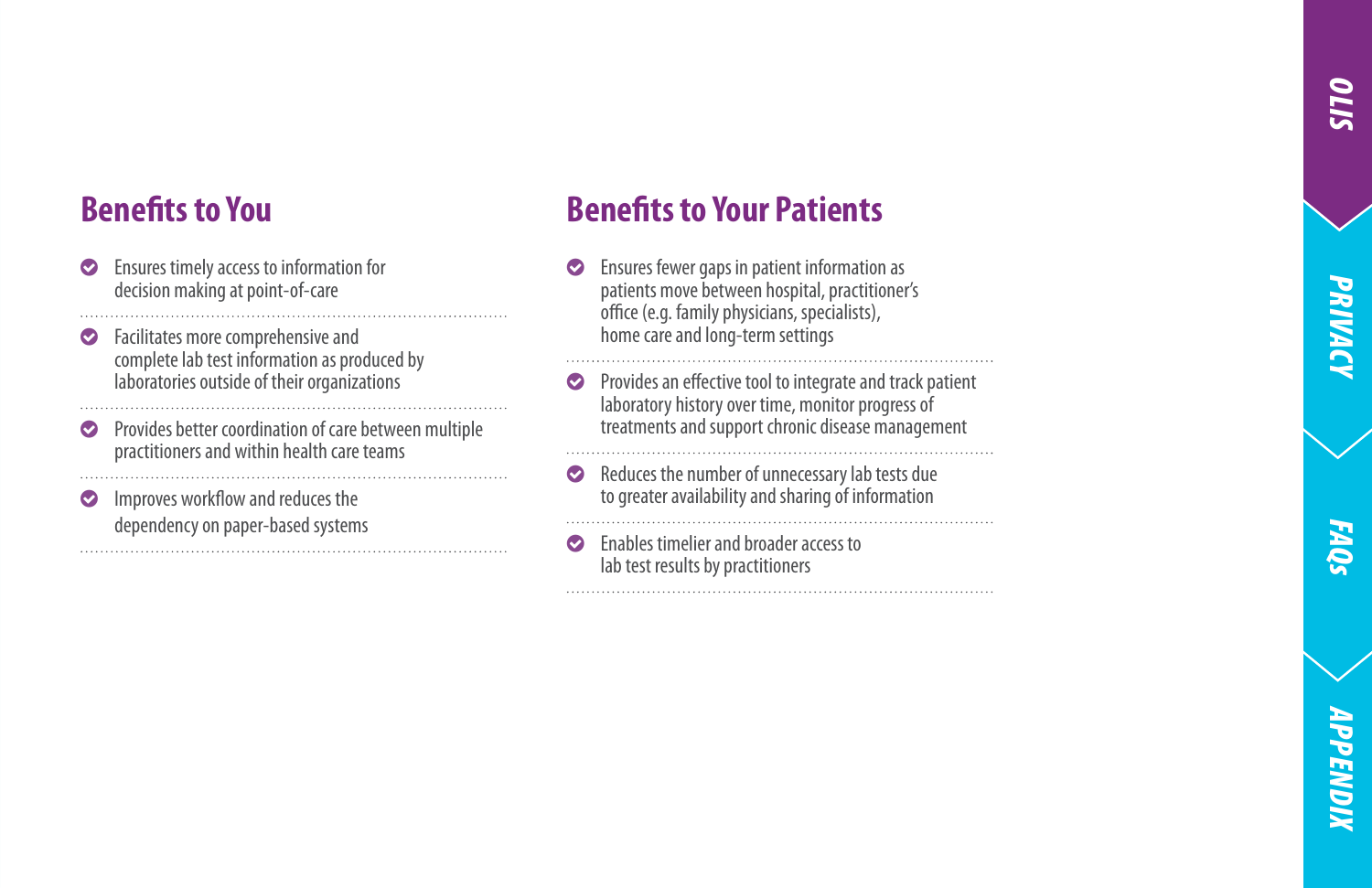# *APPENDIX FAQs Privacy olis*APPENDIX

#### **The Newest Addition to Your EMR**

If you are already receiving electronic lab results directly from labs and scanning them into your EMR, OLIS provides an even broader view of your patients' lab result history.

The patient query enables you to search lab test histories for particular patients – regardless of who ordered the test. For example, you might want to:

- • Pre-load a new patient's chart with historical laboratory results ordered by another health care provider
- • Check previous versions of a test to see what the trend is
- • Check to see if a particular type of test has already been done (e.g., to avoid redundant testing)



- **1.** Select a patient (e.g. by viewing that patient's chart).
- **2.** Filter results by specifying information. For instance, you can select specific types of tests, or those tests from a specific ordering/attending/admitting health care provider, or that were processed by a specific specimen collection centre or lab. At a minimum, you must specify the date range for the search.
- **3.** OLIS will search for all lab results that meet the stated criteria.
- **4.**Preview the results and decide which, if any, to permanently import into your EMR system.
- **5.** You may also sort the list of returned results (e.g., by lab, test type, or date).

Contact your EMR vendor for training on how to use OLIS within your specific EMR.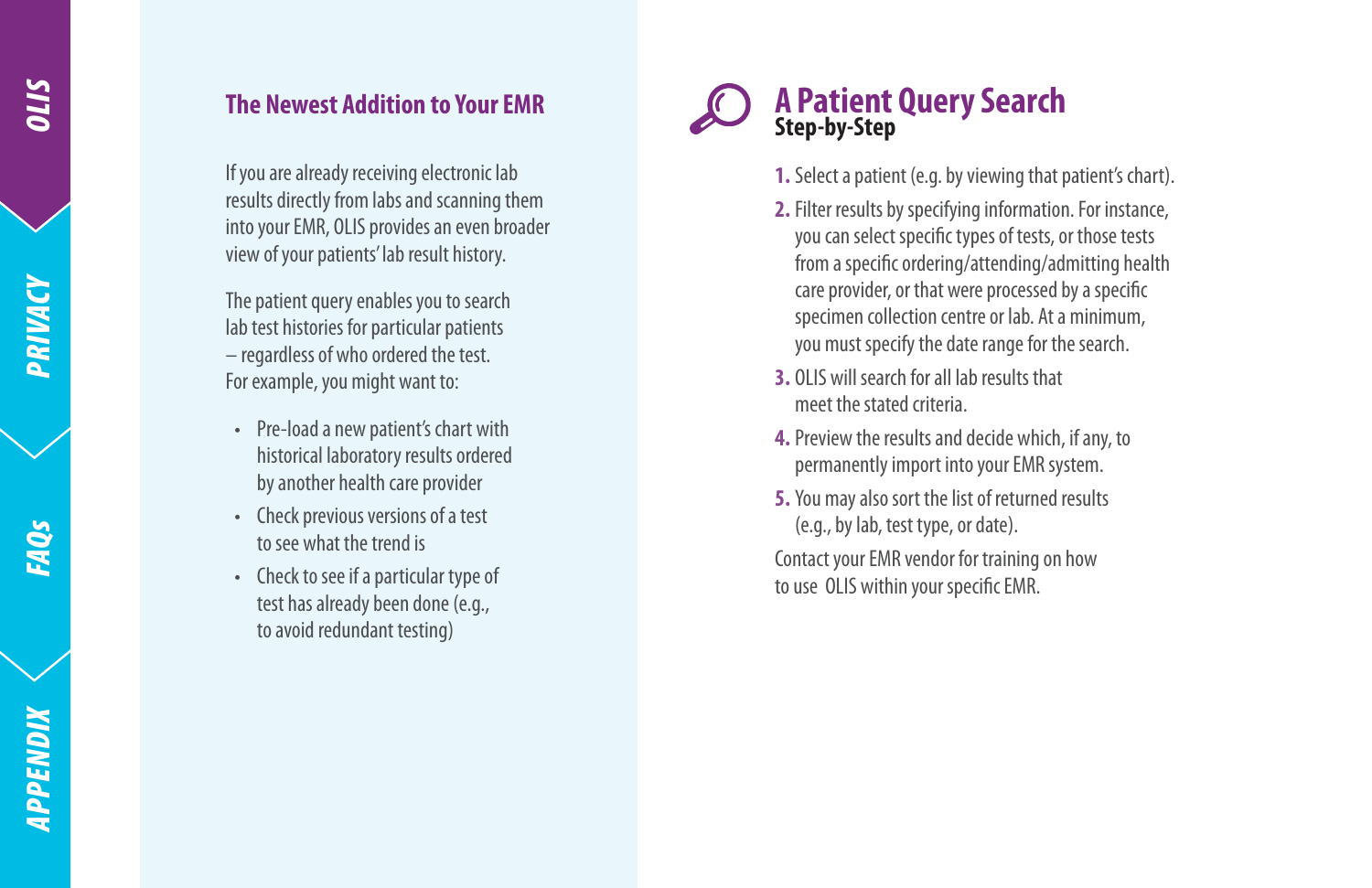# *Faqs*

*appendix*АРРЕNDIX

## **Important Notices about Privacy and Security**

#### **Your Privacy and Security Obligations**

As custodians of patient personal health information (PHI), health care providers have obligations under the *Personal Health Information Protection Act*, 2004 *(PHIPA)* and *Ontario Regulation 329/04 (the "Regulation").*

In accordance with PHIPA, health care providers only collect lab data from OLIS for the purpose of providing health care, or assisting in the provision of health care, to the provider's patients.

OLIS will not restrict access to lab data for the provider that originally ordered the test, or if the provider has been copied on the lab order by another provider. If a provider is aware that a patient has placed a restriction on his or her lab data in OLIS (i.e. withdrawn consent), the provider must not access this information without obtaining the express consent of the patient (or the patient's substitute decision-maker).

Each health care provider is responsible for ensuring that he or she complies with the following obligations when collecting, using, retaining and disclosing OLIS data:

- a. All agreements entered into between eHealth Ontario and the health care provider or the organization for which the health care provider works (whether as employee, partner, agent, or under contract)
- b. All agreements entered into between the EMR vendor and the health care provider or the organization for which the health care provider works
- c. PHIPA and Ontario Regulation 329/04 (the regulation)
- d. Any other applicable legislation or regulation, and
- e. Any applicable judicial or administrative tribunal judgments, orders, rulings, or decisions Each health care provider should ensure that his

or her employees, agents and service providers handling PHI on behalf of the provider are in compliance with the provider's obligations, listed above, and are aware of, and comply with, any specific obligations under PHIPA or the regulation applicable to the provider's employees, agents or service providers.

A more complete description of provider security and privacy responsibilities can be found in PHIPA and the regulation.

A useful overview of security can be found in the eHealth Ontario publication entitled *Guide to Information Security for the Health Care Sector – Small Medical Offices,* which is also available on eHealth Ontario's web site at: **www.ehealthontario.on.ca/en/security/guides**.

If you become aware of a suspected or confirmed privacy or security breach of OLIS data by you or any of your employees, agents, or service providers, follow the procedure outlined in Appendix B.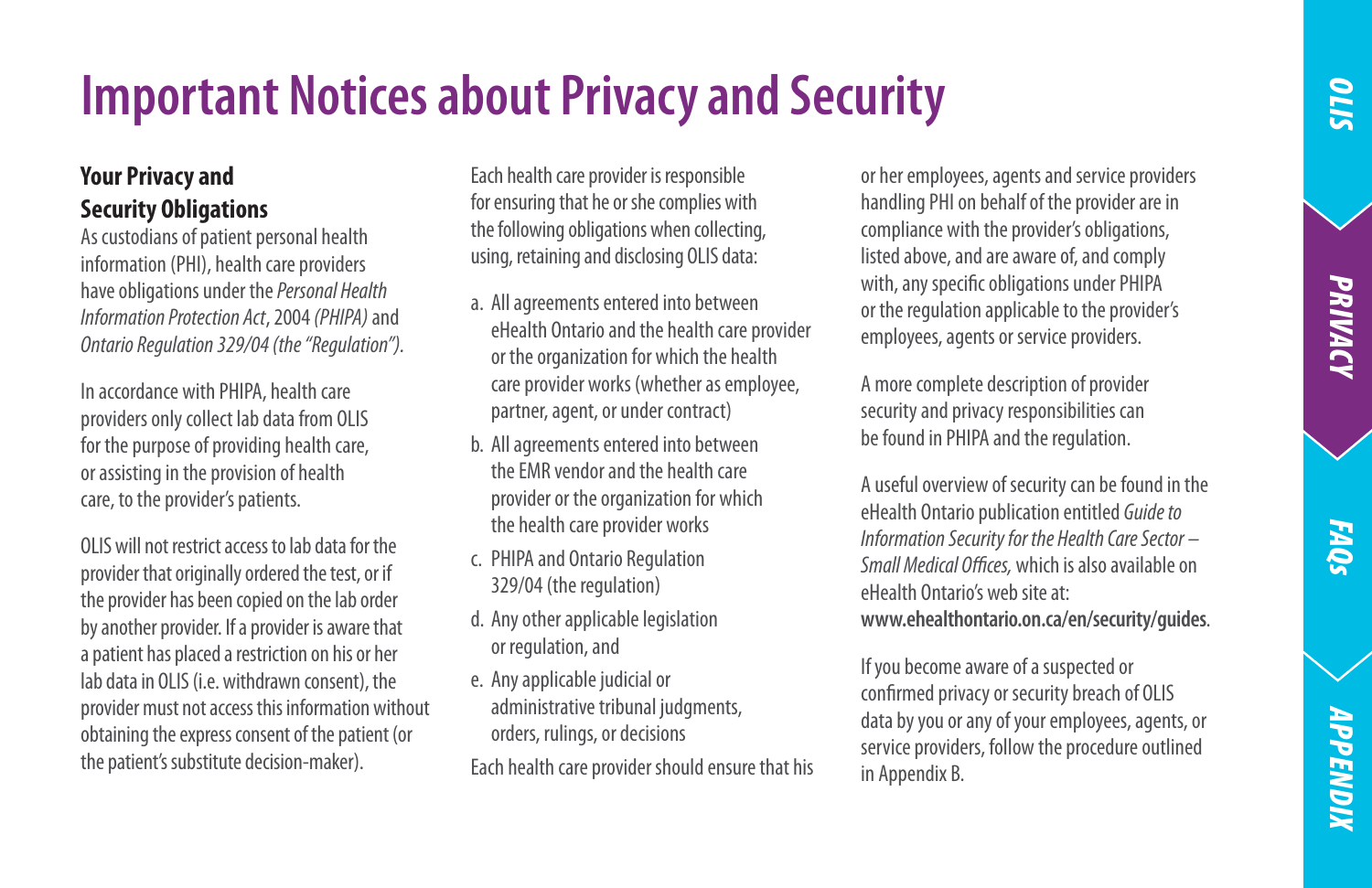PRIVACY

Appendix C outlines the process for making the following types of access requests:

- • A provider wishing to access the OLIS access audit log
- • A patient wishing either to access the OLIS access audit log or to find out what information is contained about him/her in OLIS

#### **Patient Consent**

Your patients may be concerned with the privacy and security of their personal health information (PHI), now that their laboratory test results may be more easily shared with other health care providers.

OLIS has a consent directive capability, which gives patients the option to restrict access to patient lab information stored in OLIS.

A patient may restrict access to either:

- • All of his/her laboratory test results in OLIS or
- • A particular test (to be specified at the time the test is conducted)

Restricting a test result means only the following are allowed to see it:

- • The health care providers who were named on the lab requisition (e.g., the ordering or copied provider)
- • The reporting lab, the lab that performed the test and the organization that placed the test request

In other words, if a patient restricts access to his/ her results in OLIS, other health care providers involved in the patient's care will not be able to access any patient information that has been, or will be, submitted into OLIS. When a restricted provider queries lab results for this patient, the EMR will notify him/her of this when returning the results of a patient query.

If a patient wishes to place a restriction on access to his/her information in OLIS, or wishes to reinstate access (remove the restriction), he/ she can call Service Ontario at 1-800-291-1405 (TTY 1-800-387-5559).

#### **Overriding a Consent Directive**

In special cases (with consent from the patient or the patient's substitute decision-maker)

the patient consent directive restricting access to the test can be overridden by a provider, from within the EMR.

Such an override is logged in the EMR system, along with the identity of the overriding health care provider, and an assertion as to what kind of consent was obtained. In addition, OLIS logs all accesses to its data, and an audit of this information can be requested by the patient.

In cases where a health care provider obtains the express consent of the patient to override a directive restricting access, it is recommended that the provider clarify for the patient that although the consent override is temporary in respect of OLIS, the information that the patient has allowed the provider to view will be saved in the EMR system, flagged as sensitive information, and may be available to other providers involved in the patient's care.

**FAQs**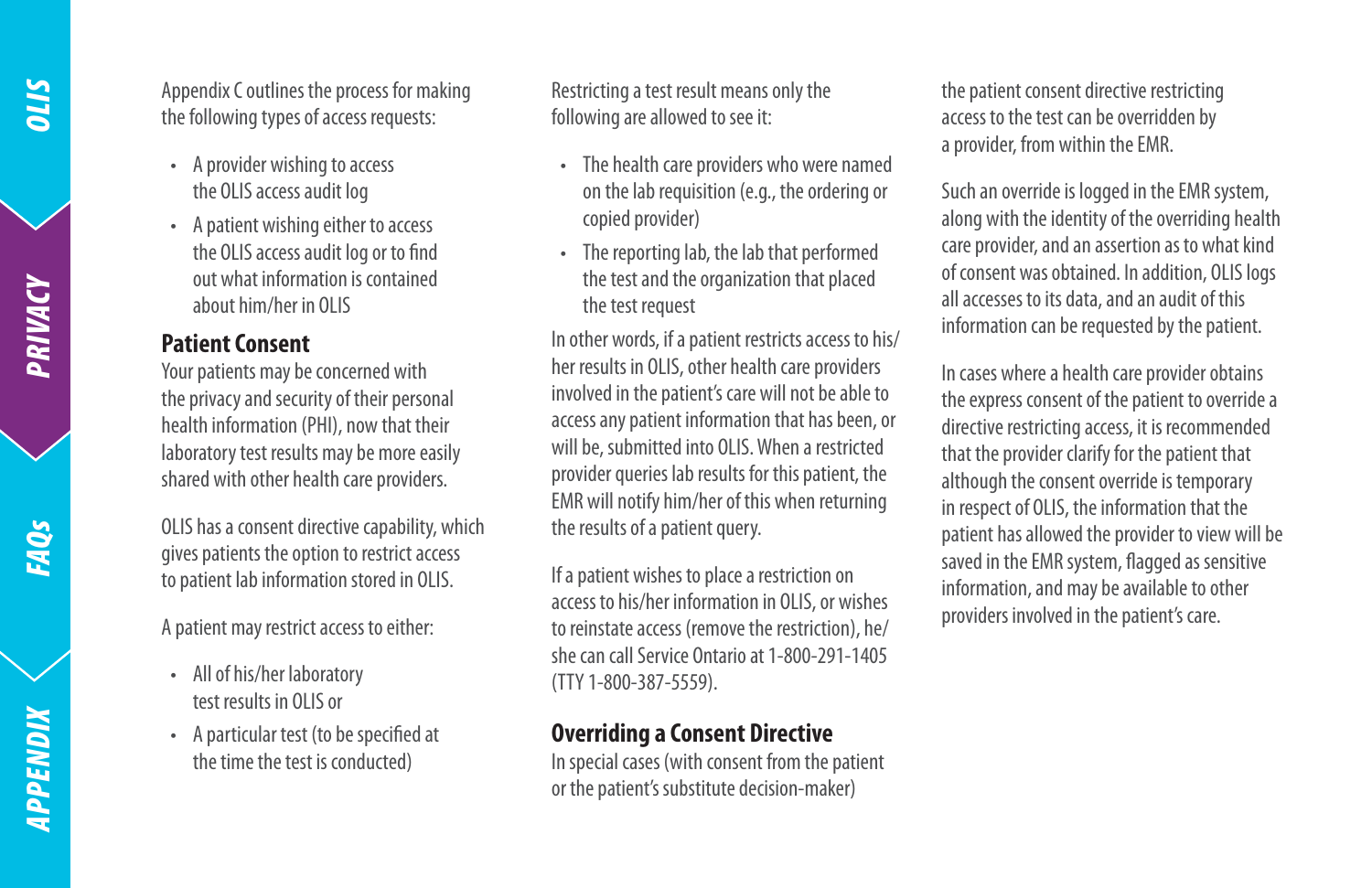## **Your Questions Answered**

#### **What's different between lab results from OLIS and the results I get now?**

- • OLIS will not yet replace your existing sources of lab results; rather it will augment them with additional information that you may not have access to today.
- • OLIS provides data from more sources; eventually all labs in Ontario.
- • Generally faster access to results.
- • Access to historical, as well as current, results.
- Results are received electronically, directly into your EMR system.
- • OLIS uses international standard names for test results; these may be different from what you have been seeing up until now. If you wish to change your EMR to use other more familiar names, your EMR vendor can show you how to do so.

#### **How will using OLIS affect the way I work?**

OLIS is an additional tool for your use – specifically for getting a more comprehensive lab test history for a specific patient. It augments what you already do; there is no change to your existing workflow. You can choose how to integrate the OLIS patient query into your day-to-day work.

Reports retrieved electronically from OLIS can go straight into your EMR and can also be printed on paper if needed.

OLIS uses a standardized set of test names. Therefore, depending on what test names you are using, there may be some naming differences. Your EMR vendor can show you how to tell the EMR system to translate the OLIS names into the ones that you use.

Future plans for OLIS include the continued introduction of both new features and additional sources of lab data.

#### **How secure is OLIS?**

OLIS uses sophisticated security features to keep patient information secure. OLIS runs in a state-of-the-art data centre to manage personal health information. A summary of administrative, technical, and physical safeguards is provided in Appendix D.

#### **How complete and accurate is the OLIS data?**

**Accuracy:** OLIS data is provided to you exactly as sent by the labs. **Completeness:** Currently, there are a number of hospitals as well as public health and community labs feeding data into OLIS. Together, these organizations represent over 60 per cent of the total test volume for the province – and more than 90 per cent of the community lab volume.

Some of their results may not be available in OLIS, for reasons such as:

- • Tests were referred to sites not yet connected to OLIS.
- • Results that were initially rejected due to formatting or information errors may not have been resubmitted by the labs.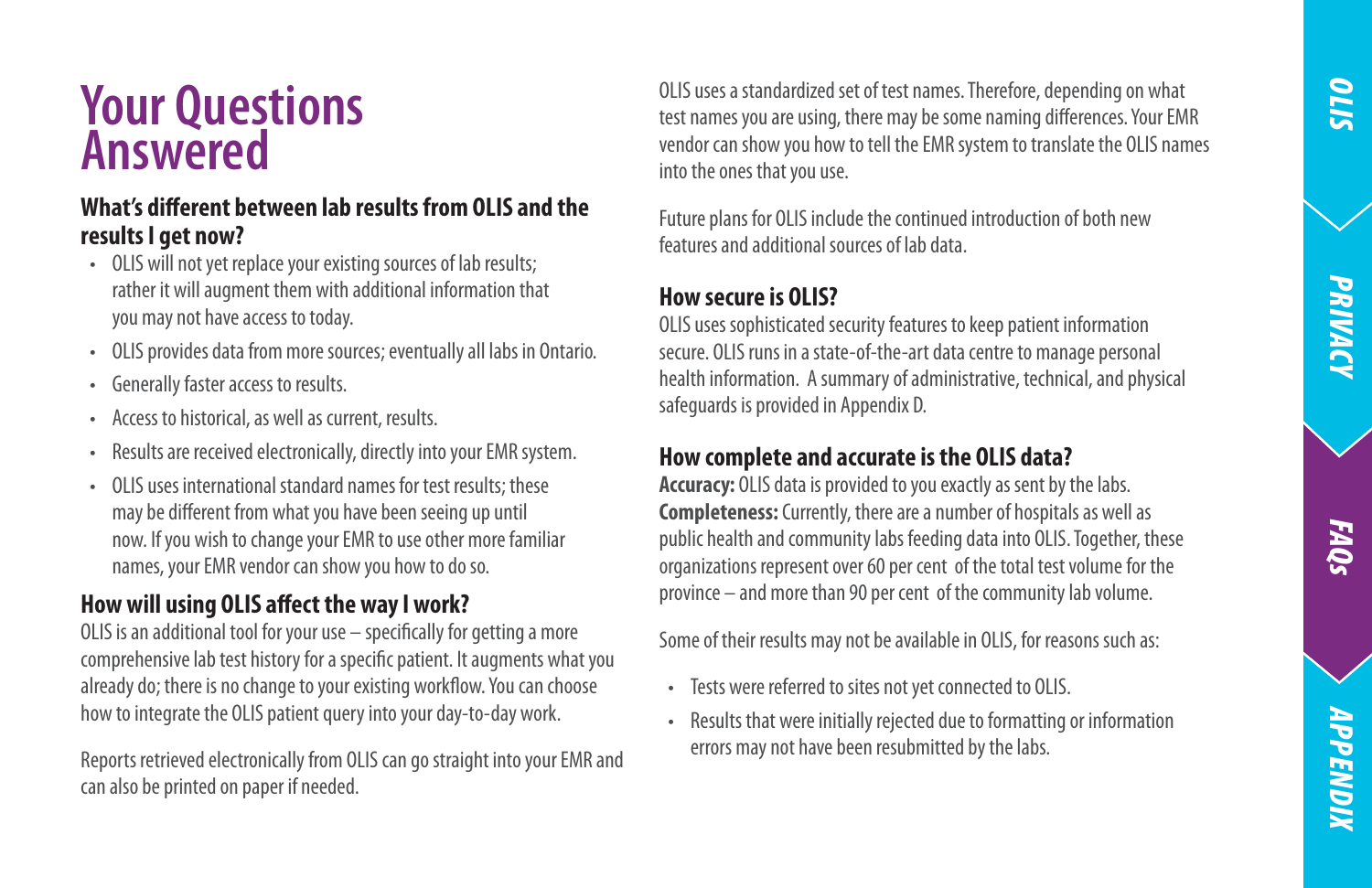**S/10** 

PRIVACY

Beyond the organizations currently feeding data into OLIS, work is underway to continually add new data sources.

#### **What are the future plans for OLIS?**

The goal is to capture 100 per cent of all laboratory test data for Ontario.

#### **What if OLIS goes down?**

- • Your EMR will continue to receive lab data from your regular sources, and all other functionality should not be impacted.
- • In the event of an OLIS outage (either planned or unplanned), eHealth Ontario will email notifications to all lead practitioner and technical contacts.

#### **What if something isn't working?**

• Contact your EMR vendor anytime you need help or support with OLIS. If necessary, your EMR vendor will contact eHealth Ontario for additional assistance.

#### **How do I get started?**

Your EMR vendor, in partnership with eHealth Ontario, will set you up. For example, your vendor will:

- Register your EMR system with eHealth Ontario so you are authorized to access OLIS data.
- Work with OntarioMD and eHealth Ontario to assist you in completing and submitting an eHealth Ontario OLIS-EMR Client Information Form, including designation of a signing authority and authorized representative.
- • Work with eHealth Ontario to assist you in signing the required eHealth Ontario EHR legal agreements outlining your responsibilities under PHIPA.
- • Install the new version of the EMR system.
- Train you.



#### **Please note: key staff/employee changes must be communicated to eHealth Ontario.**

- • If any of the information provided in your Client Information Form changes, including your signing authority and/or authorized representative – update your OLIS-EMR Client Information Form and email **agreements@eHealthOntario.on.ca**.
- • OLIS-EMR Client Information Forms can be obtained from OntarioMD or eHealth Ontario.

#### **Which labs are currently sending results to OLIS?**

For the most up-to-date list visit: **www.ehealthontario.on.ca/en/initiatives/view/olis**.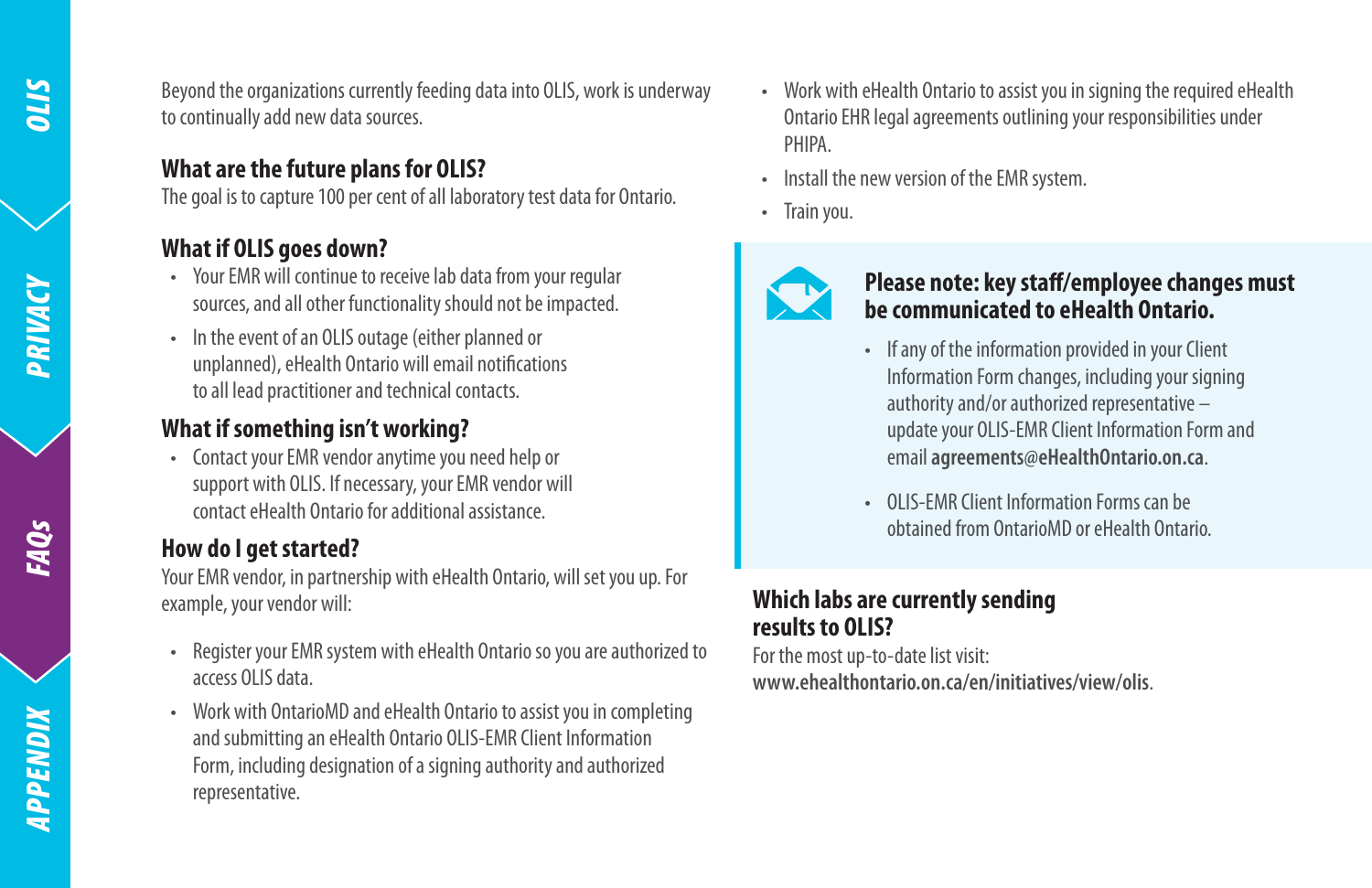*appendix*АРРЕNDIX

#### Appendix A– Common Types of Personal Information and Personal Health Information

**Personal information (PI)** means information about an identifiable individual, and includes:

- • Information relating to the race, national or ethnic origin, colour, religion, age, sex, sexual orientation or marital or family status of the individual;
- Date of birth:
- • Address, telephone number;
- • Photograph;
- • Any identifying number, symbol or other particular information assigned to an individual;
- Employment history;
- Criminal history:
- **Financial transactions:**
- • Personal cell numbers, or
- • IP address.

The above list is not exhaustive. See subsection 2(1) of the *Freedom of Information and Protection of Privacy Act (Ontario)* for a complete definition of personal information.

**Personal health information (PHI)** includes any information in oral or recorded form about an identifiable individual, if the information:

- • Relates to the physical or mental health of the individual;
- • Relates to the family medical history of the individual;
- • Identifies the individual's health card number;
- • Can identify an individual and link him/her to health care;
- • Can identify an individual and link him/ her to a health information custodian;
- • Identifies an individual's substitute decision-maker;
- • Relates to the donation of any body part or bodily substance of the individual or the testing or examination of any body part or bodily substance; or
- Includes patient health records.

The above list is not exhaustive. See section 4 of the *Personal Health Information Protection Act, 2004 (Ontario)* for a complete definition of personal health information.

#### Appendix B – Reporting a Privacy or Security Breach

If you become aware of a confirmed or suspected privacy or security breach of OLIS data by you or any of your employees, agents, or service providers, you must report the confirmed or suspected breach to eHealth Ontario's service desk, by phone, at 1-866-250-1554.

This includes reporting any suspected or confirmed unauthorized collections, uses, accesses or disclosures of OLIS data, by you or your agents, employees or service providers, and reporting any issues with the OLIS system which have caused or may lead to a privacy or security breach by your practice or eHealth Ontario.

When reporting a confirmed or suspected privacy or security breach to eHealth Ontario, please have the following information ready:

- 1. If possible, a description of the situation and condition that led to the incident.
- 2. Who is calling and who was involved (name and role).
- 3. Where the incident happened.
- 4. When and at what time the incident was noticed.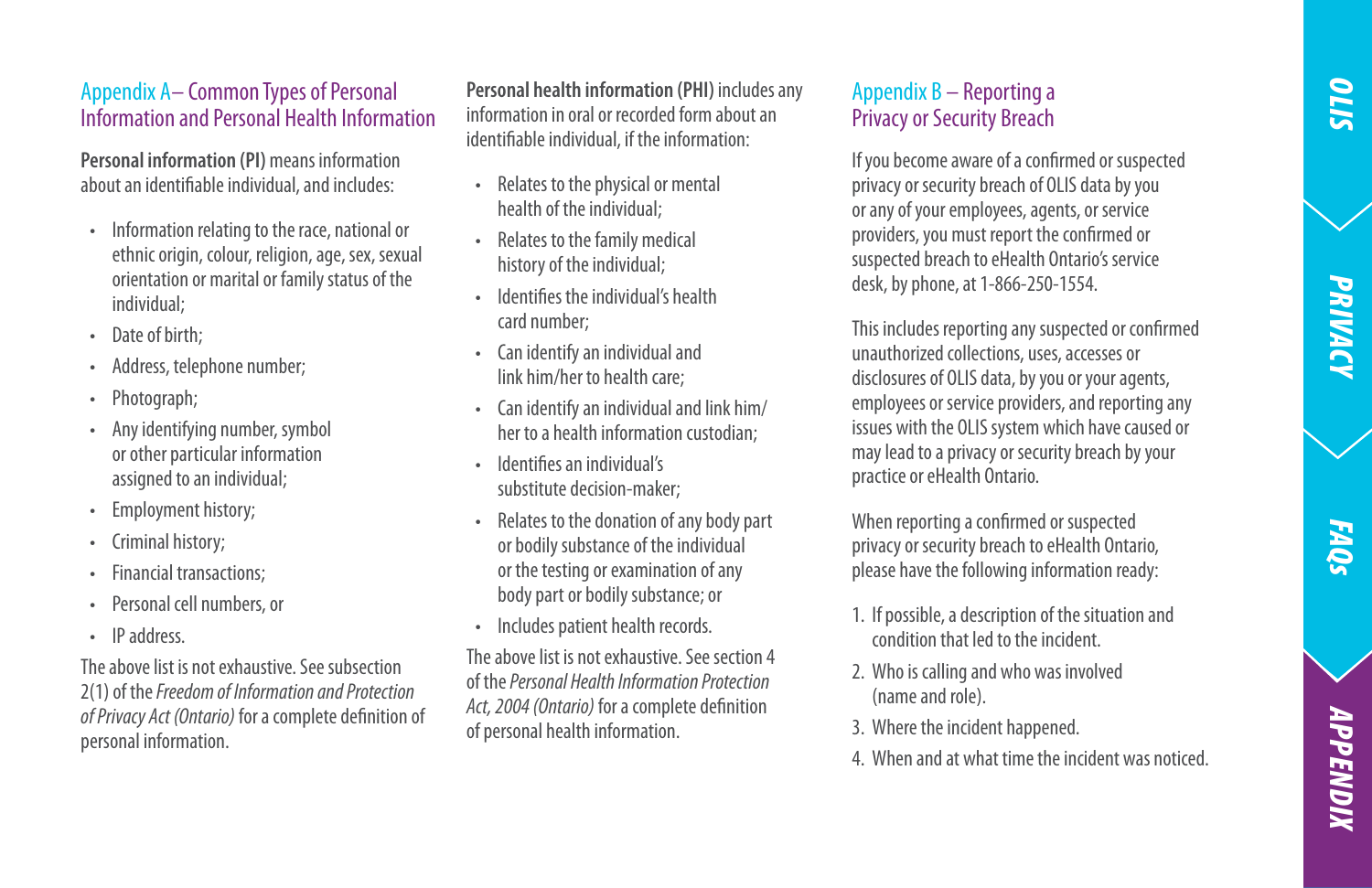- 5. If possible, describe how the incident was detected.
- 6. If possible, provide information on the situation and condition that lead to the incident - for example:
- Human error:
- Negligence;
- • Technical failure, caused by failure of an application or system to maintain privacy;
- • Process failure, caused by not following a process;
- Willful wrongdoing;
- • Act of nature.
- 7. Describe what information was involved and in what format.
- 8. If possible, list measures taken to contain the PI/ PHI as a result of the incident.
- 9. If possible, list any corrective measures taken or additional controls applied.
- 10.What systems, if any, are impacted?
- 11. Are eHealth Ontario's services impacted or involved?

**Note:** It is extremely important that no patient personal health information and/or personal information is disclosed to the eHealth Ontario Service Desk Agent when reporting a suspected or actual incident/breach.

It is expected that you will cooperate with any investigations conducted by eHealth Ontario in respect of any suspected or confirmed privacy or security breaches in relation to OLIS data. In the event of an incident investigation, eHealth Ontario may contact the physician lead or the practice office IT lead, as designated in the OLIS-EMR practice group profile form submitted to eHealth Ontario.

#### Appendix C – Access Requests

There are two kinds of access requests with respect to OLIS:

- 1. An access request made by a provider or patient for OLIS access audit logs from the provider's facility.
- 2. An access request made by a patient for:
	- a. OLIS access audit logs, or
	- b. Information on what patient data is contained in OLIS.

#### **Access request made by a provider or patient for OLIS access audit logs from the provider's facility**

As a provider, you may require a record of who from your organization accessed OLIS data through your EMR. Your lead physician may request an audit log from eHealth Ontario which will provide you with a record of the following:

- • By facility request eHealth Ontario will provide you with a log of all users in your organization who have accessed OLIS data in the timeframe set out in the request.
- By user request  $-$  eHealth Ontario will provide you with a log of all accesses to OLIS data by a particular user from your organization, within the timeframe set out in the request.

In order to request an OLIS audit log from eHealth Ontario, please contact the eHealth Ontario service desk at 1-866-250-1554, and have the following information ready:

- • Facility requests Provide the service desk agent with the name of your facility and the timeframe for the report (start date, end date).
- • User requests Provide the service desk agent with the name of your facility, the name of the user and the timeframe for the report (start date, end date).

#### **Access request made by a patient**

If a patient wishes to make a request to find out what data about him or herself is contained in OLIS. or who has accessed their information in OLIS in a given timeframe, the patient must contact the Ministry of Health and Long-Term Care (MOHLTC) directly at the following address: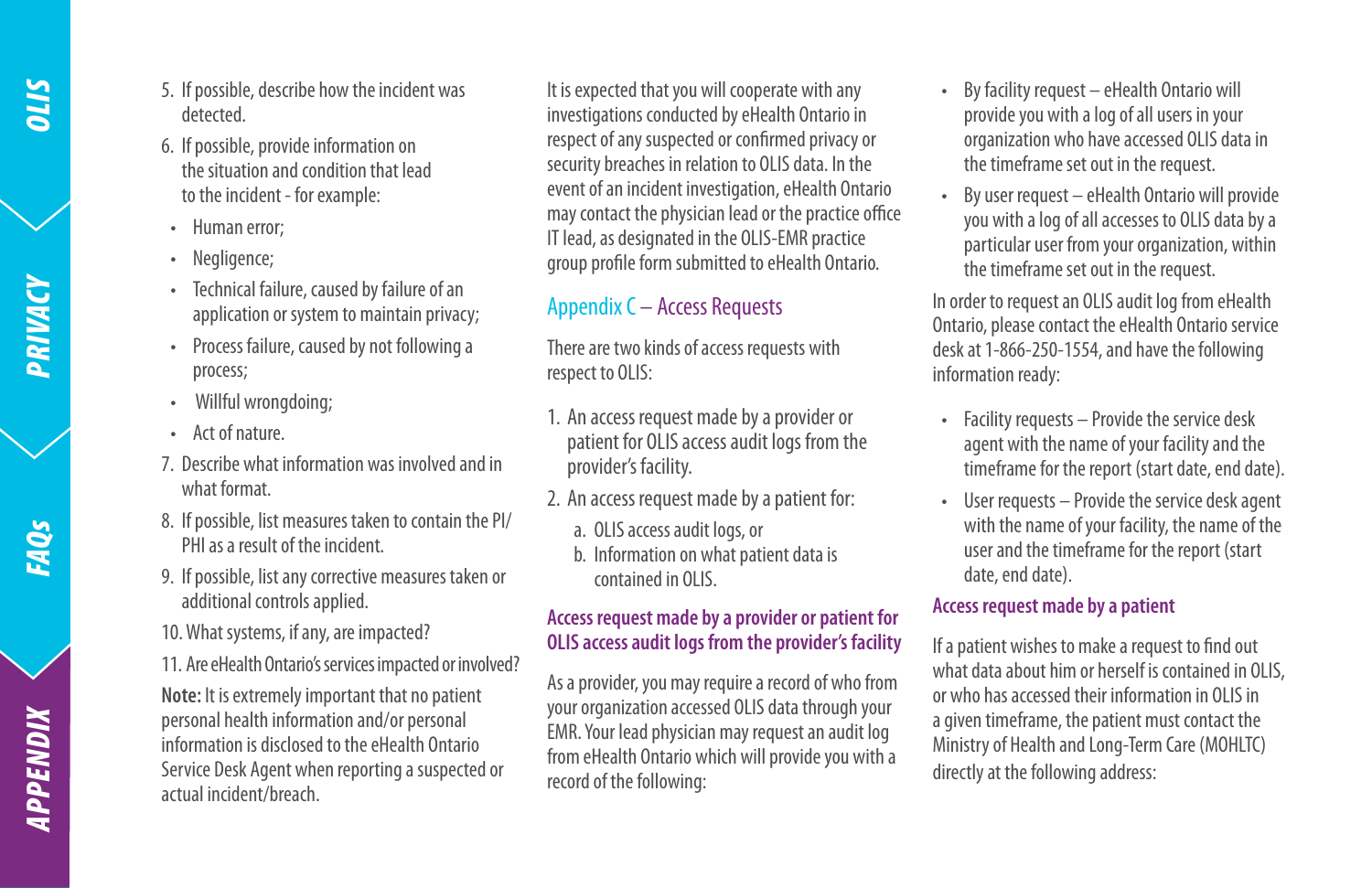*PRIvacy*

*Faqs*



Attention: Freedom of Information and Privacy Coordinator Access and Privacy Office Ministry of Health and Long-Term Care 5700 Yonge Street, 6th Floor Toronto ON, M2M 4K5

If you have any questions regarding access requests, audit logs or incident / breach management processes, contact the eHealth Ontario privacy operations department, at **privacyoperations@ ehealthontario.on.ca**. Please ensure that you do not include any personal information or personal health information in any emails to eHealth Ontario.

#### **Privacy-related enquiries and complaints from patients**

Upon receipt by a provider of a privacy-related enquiry or complaint from a patient relating to OLIS, or his/her data in OLIS, the provider should promptly advise the patient to notify the MOHLTC's access and privacy office of the complaint or enquiry, in writing, at:

Attention: Manager, Access and Privacy Office Ministry of Health and Long-Term Care 5700 Yonge Street, 5th Floor Toronto, ON M2M 4K5

#### Appendix D – Summary of Security Safeguards in Place at eHealth Ontario

#### **Administrative safeguards**

- • eHealth Ontario has a Chief Privacy Officer and a Chief Security Officer; these individuals are accountable for health information privacy and security.
- • All providers who use OLIS must sign a data access agreement with eHealth Ontario, which, among other things, spells out their responsibilities regarding security and privacy.
- • eHealth Ontario requires its representatives to implement privacy and security safeguards, as appropriate, to the service being provided.
- eHealth Ontario regularly reviews and enhances its privacy and security policies. Staff and contractors are required to read the relevant policies and acknowledge in writing that they have read and understood them.
- All staff and contractors must sign confidentiality agreements and undergo criminal background checks prior to joining or providing services to eHealth Ontario.
- eHealth Ontario has a security screening policy that requires staff to have an appropriate level of clearance for the sensitivity of the information they may access.
- • eHealth Ontario staff and contractors generally have no ability or permission to access personal health information. If access to personal health information is required in the course of providing eHealth Ontario services, individuals are required to follow the access request process and are prohibited from using or disclosing such information for other purposes.
- eHealth Ontario ensures, through contracts, that any third party it retains to assist in providing services to health information custodians will comply with the restrictions and conditions necessary for eHealth Ontario to fulfill its legal responsibilities.
- • eHealth Ontario has developed a full security and privacy incident management system.
- • eHealth Ontario has mandatory privacy and security awareness and training programs for all staff and contractors.
- • eHealth Ontario staff, contractors, suppliers and clients must promptly report any security breaches to eHealth Ontario for investigation.
- • eHealth Ontario conducts privacy and security risk assessments for both product/ service development and client deployments. Mitigation activities are well established and tracked as part of each assessment.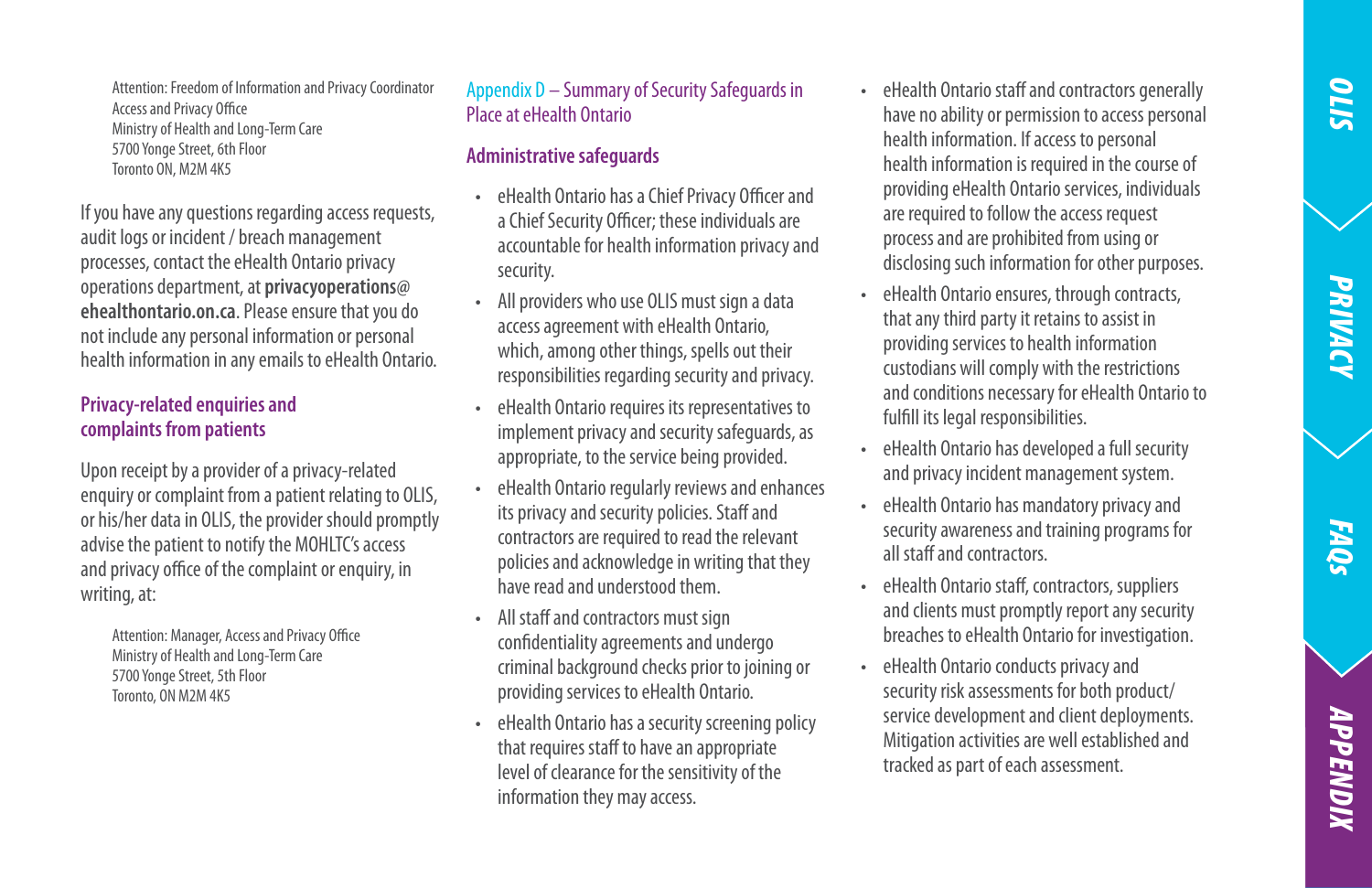**PRIVACY** 

*APPENDIX FAQs Privacy olis*APPENDIX

- • eHealth Ontario posts a summary of the results of privacy and security risk assessments to the eHealth Ontario corporate website.
- • eHealth Ontario ensures all operational and systems changes follow the agency's change management procedures.

Patients have a right to request and see information about all access to their information. To do so, the patient must contact the Ministry of Health and Long-Term Care directly at the following address:

Attention: Freedom of Information and Privacy Coordinator Access and Privacy Office Ministry of Health and Long-Term Care 5700 Yonge Street, 6th Floor Toronto, ON M2M 4K5

#### **Technical safeguards**

- • Authorization and authentication (i.e., confirming who each user is, and what he/ she is permitted to do) controls and limits access to OLIS to only those individuals who require it to perform their job function.
- OLIS users are authenticated each time they access the system.
- • Authorized systems/users must be able to supply a patient's health card number, date of birth, and gender in order to be able to access the patient's lab records.
- Information about each data request is recorded in an audit trail maintained by OLIS, in compliance with PHIPA.
- • Patients can expressly withhold or withdraw their consent to use or disclose information related to their lab tests.
- Consent directives can subsequently be revoked by a patient who contacts Service Ontario. Reinstatement can only be done at the patient level and not at the test request level.
- • When a laboratory order is received by OLIS, the patient and all health care providers named on the order are validated against appropriate data stores. The laboratory license is also validated for each laboratory.
- • OLIS verifies all inbound messages to ensure that they are well formed.
- **Personal health information is transmitted** to and from OLIS securely using a mutually authenticated encryption tunnel.
- • Networks are protected by devices (firewalls and routers) which limit access to and from systems.
- • The systems are kept up-to-date by installing software updates on a regular basis.
- • Security agents are installed on each system to protect OLIS from malware and detect intrusions.

• eHealth Ontario's hosting environment provides continuous secure data backup and immediate failover capabilities for all system components.

#### **Physical safeguards**

- • OLIS resides in a specially-built facility that is physically secured against unauthorized access.
- Biometrics, secure cabinets and access cards control physical access to facilities and equipment.
- • OLIS equipment is located in isolation from other health information systems.
- The facilities are staffed and monitored continuously by security staff/employees.
- • The facility is protected against environmental issues such as power outages and extreme weather conditions.